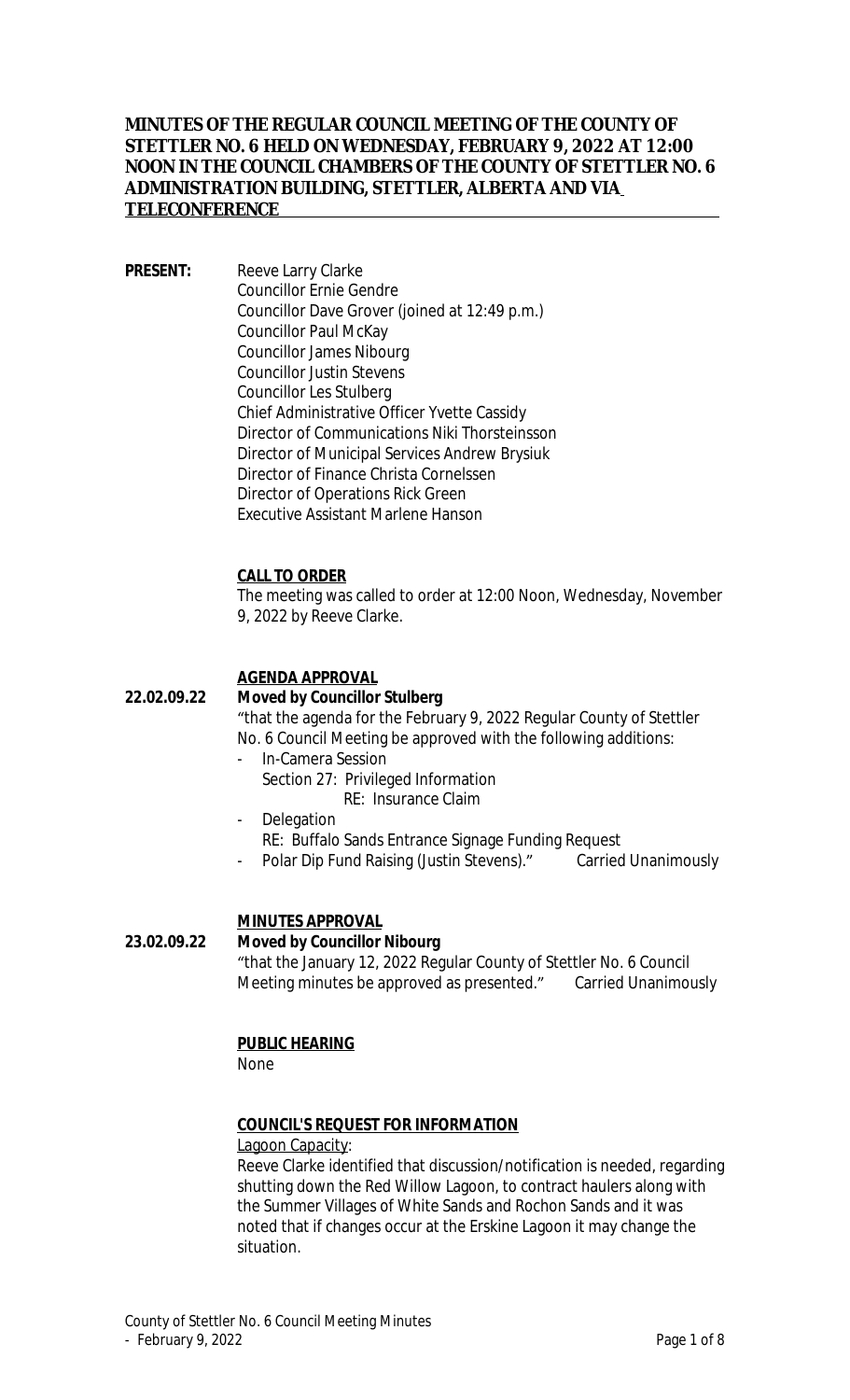Councillor Nibourg noted that the Erskine Lagoon and Transfer sites can have line-ups waiting to use. The costs charged and the costs related to run these services were discussed.

Jacinta Donovan joined the meeting at 12:06 p.m.

- Councillor Stevens noted that this needs to be addresses with partners as soon as possible.
- CAO Cassidy noted that a meeting with the Summer Villages of White Sands and Rochon Sands Councils will be requested immediately.

# **24.02.09.22 Moved by Councillor Stevens**

-

"that the County of Stettler No. 6 Council instruct Administration to setup an urgent meeting with the Summer Villages of White Sands and Rochon Sands Councils to discuss lagoon capacity concerns." Carried Unanimously

### Polar Dip Fund Raising

Councillor Stevens and a few others have organized and are participating in a Polar Dip Fund Raiser to purchase rescue equipment for the lake. This is being held on a voluntary basis, with the Board of Trade notifying that they would like to participate in the future and expand into a community event. The event adds services and a fun activity for the whole family at no cost to the community. Donations, with tax receipts, can be made to one of the 5 participants, the Wish Kitchen Shop or County of Stettler Administration building.

### **NEW BUSINESS**

#### 2022 Budget:

Councillor Nibourg thanked staff for all the hard work that they have done for the Budget and Councillor Gendre reiterated noting the extra work that Public Works put in.

# **25.02.09.22 Moved by Councillor Stulberg**

"that the County of Stettler No. 6 approve the 2022 Budget, attached and forming part of these minutes." Carried Unanimously

Christa Cornelssen left the meeting at 12:17 p.m.

Town of Stettler and County of Stettler Inter-Municipal Development Plan Engagement Plan:

Councillor Nibourg suggested in addition to using Brenda's Café, the Stettler Auction Mart and the Farmers Market be considered for additional locations as these are places that County residents attend.

**26.02.09.22 Moved by Councillor Nibourg** "that the County of Stettler No. 6 approves the public engagement proposal submitted by Dillon Consulting Ltd. " Carried Unanimously

# Waterline Hookup:

# **27.02.09.22 Moved by Councillor Nibourg** "that the County of Stettler No. 6 Council authorize administration to construct a water service connection, to the property line, for NE 7-40- 19 W4M with expenses up to \$15,000 to be funded from revenue for water service connections and the balance from reserves."

Carried Unanimously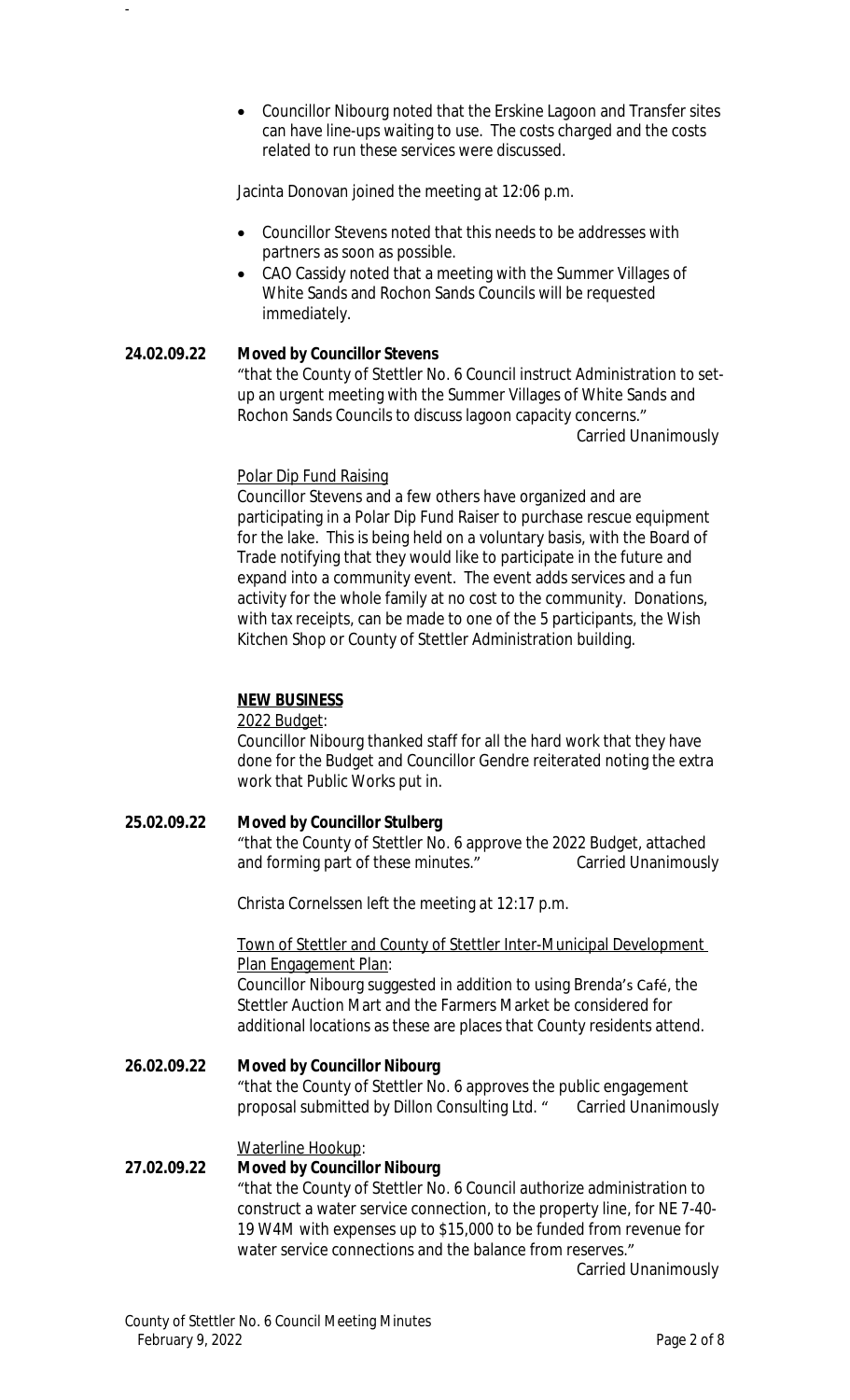Kevin Maloney joined the meeting at 12:29 p.m. by Zoom.

Buffalo Sands Entrance Signage Funding Request: Kevin Maloney reported that in February of 2020 a walkthrough of the community was completed. At that time the Buffalo Sands Community Association presented an idea of a new community sign. A Development Permit Application was submitted and approved. Through volunteers the Community Association developed and constructed the sign and are now requesting financial assistance from the County.

**28.02.09.22 Moved by Councillor Stevens** "that the County of Stettler No. 6 approve covering 50% (\$2,992.19) toward the expenditure of \$5,984.38 representing the total cost of the signage at the entrance to the Buffalo Sands subdivision, to be drawn from the Rural Development Fund." In Favour: Councillors Stevens and Gendre

Opposed: Councillors Nibourg, Stulberg, McKay and Reeve Clarke Motion Defeated

Councillor Grover joined the meeting at 12:49 p.m.

### **29.02.09.22 Moved by Councillor McKay**

-

"that the County of Stettler No. 6 Council instruct Administration to research and present a Signage Policy to the next working committee." Carried Unanimously

Rick Green left the meeting 12:51 p.m.

#### **DELEGATIONS**

# Parkland Community Planning Services RE: LUB and MDP Terms of Reference:

Craig Teal, Director, Parkland Community Planning Services joined the meeting at 12:50 p.m. and Jacinta Donovan left the meeting at 1:13 p.m.

Craig Teal presented the terms of reference for the proposed LUB and MDP Review.

#### **NEW BUSINESS continued . . .**

Land Use Bylaw and Municipal Development Plan Review Terms of Reference:

**30.02.09.22 Moved by Councillor Nibourg** "that the County of Stettler No. 6 approve the Terms of Reference as presented for developing a new Land Use Bylaw and Municipal Development Plan with Parkland Community Planning Services." Carried Unanimously

Craig Teal left the meeting at 1:14 p.m.

Waterline Hookup:

#### **31.02.09.22 Moved by Councillor Nibourg**

"that the County of Stettler No. 6 Council authorize that the water service connection application for NE 33-39-19 W4M be added to the water hook-up que." The carried Unanimously

Quinton Beaumont joined the meeting at 1:15 p.m.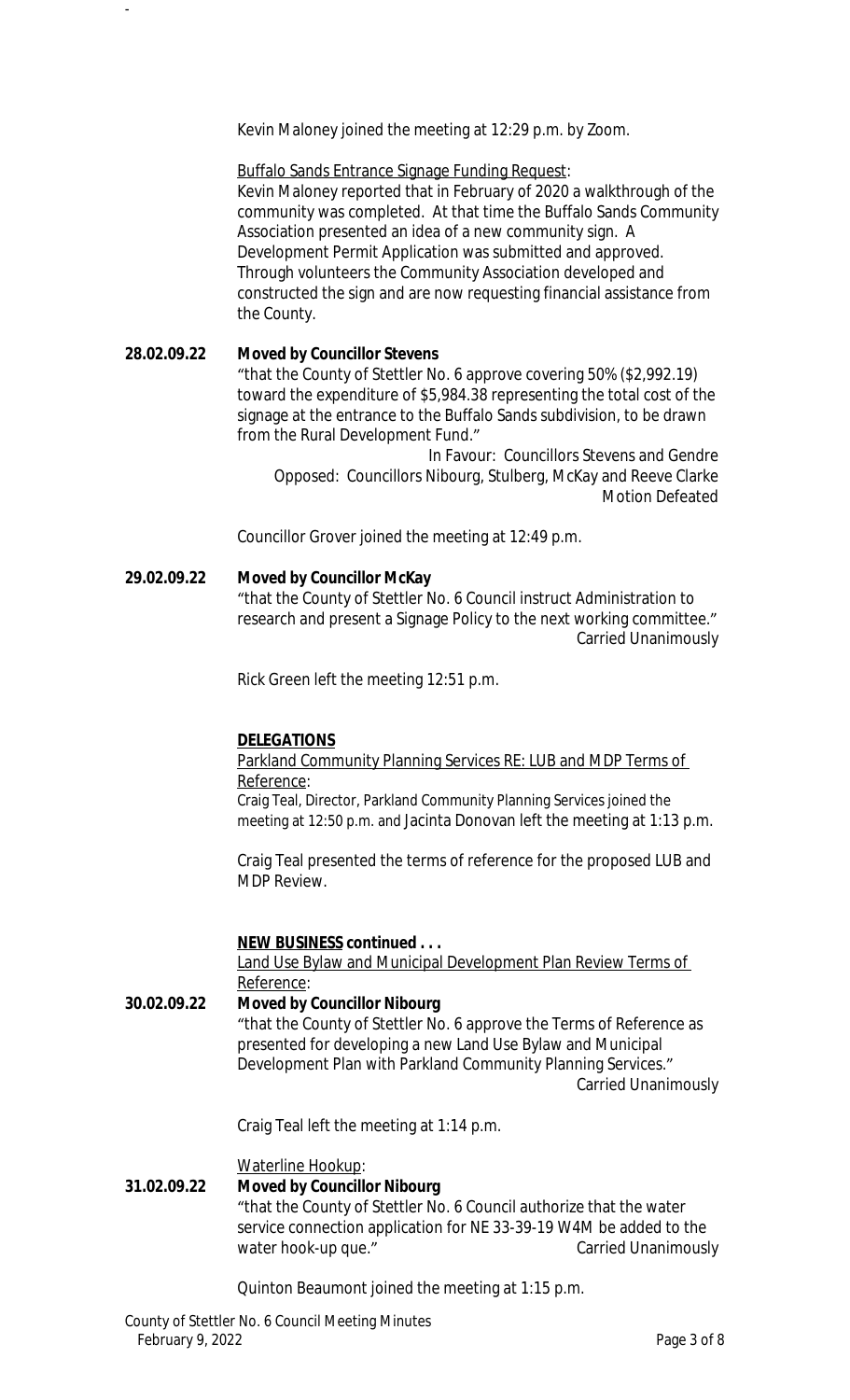#### Grazing Leases Advertisement:

**32.02.09.22 Moved by Councillor Stulberg**

-

#### "that the County of Stettler No. 6 advertise the following list of lands:

|            | Roll<br><b>Number</b> | mat the boarity of otottion no. o davortise the rollowing list of lands.<br><b>Legal Land Description</b> | Acres<br>(more or less) |
|------------|-----------------------|-----------------------------------------------------------------------------------------------------------|-------------------------|
| Parcel #1  | 50700                 | SE 4-35-16 W4M                                                                                            | 148.09                  |
| Parcel #2  | 491500                | West portion of E 1/2 31-34-20 W4M                                                                        | 196.91                  |
|            | 491300                | East Portion of E 1/2 31-34-20 W4M                                                                        | 87.60                   |
| Parcel #3  | 491700                | NE 32-34-20 W4M                                                                                           | 149.00                  |
| Parcel #4  | 494800                | SW 3-35-20 W4M                                                                                            | 147.99                  |
| Parcel #5  | 518800                | NW 22-36-20 W4M                                                                                           | 136.40                  |
|            | 518700                | NE 22-36-20 W4M                                                                                           | 136.40                  |
| Parcel #6  | 497400                | NE 10-35-20 W4M                                                                                           | 160.00                  |
| Parcel #7  | 497600                | SE 10-35-20 W4M                                                                                           | 160.00                  |
| Parcel #8  | 508200                | NE 34-35-20 W4M                                                                                           | 160.00                  |
| Parcel #9  | 515100                | Part of NF 14-36-20 W4M                                                                                   | 24.56                   |
|            | 515200                | Part of NE 14-36-20 W4M                                                                                   | 15.07                   |
| Parcel #10 | 519400                | Part of SE 23-36-20 W4M                                                                                   | 81.95                   |
|            | 519403                | Part of SE 23-36-20 W4M                                                                                   | 65.67                   |
|            | 519402                | Part of SE 23-36-20 W4M                                                                                   | 1.90                    |
| Parcel #11 | 599400                | Part of NE 3-35-21 W4M                                                                                    | 14.90                   |
|            | 599500                | Part of SE 3-35-21 W4M                                                                                    | 7.20                    |
| Parcel #12 | 560200                | Plan 2354KS Lot A (Erskine Landfill)                                                                      | 2.88                    |
| Parcel #13 | 218900                | NE 8-42-17 W4M                                                                                            | 157.00                  |
| Parcel #14 | 509200                | NE 36-35-20 W4M                                                                                           | 67.23                   |
| Parcel #15 | 24500                 | NE 35-41-21 W4M                                                                                           | 131.76                  |
| Parcel #16 | 424701                | Part of NW 19-38-19 W4M                                                                                   | 40.00                   |
|            |                       | (swath and bale only)                                                                                     |                         |

for lease on a five (5) year period." Carried Unanimously

Quinton Beaumont left the meeting at 1:22 p.m.

### Appoint Deputy Director of Emergency Management:

### **33.02.09.22 Moved by Councillor Nibourg**

"that the County of Stettler No. 6 reappoint Clinton Sime as Director of Emergency Management and Aislinn Reule as Deputy Director of Emergency Management while newly appointing Kyle Benna as a Deputy Director of Emergency Management." Carried Unanimously

#### **UNFINISHED BUSINESS**

Scollard Road Update (Response to Delegation):

Scollard Road is undergoing rehabilitation to restructure the road from Twp. Rd. 35-0 to Hwy 590 being a designated haul route. Upgrade plans for this 7.6 km section of the Scollard Road includes lifting and narrowing the road to our standard cross section width, blending in an 8"minus pit run to strengthen structurally below surface, applying 1.5" gravel into the surface cap and covering with ¾" or 1" surfacing gravel. Shoulders and slopes get trimmed at the end and we have included a calcium application in the 2022 budget for consideration, to help reduce dust. Scollard Road south of Twp. Rd. 35-0 to the County boundary is not currently planned for upgrades, and is not a designated haul route.

Due to a delegation that attended the January, 2022 Council Meeting it was identified that:

 rocks up to 5" were protruding from the road. An inspection confirmed these rocks being present in a +/-100 meter section located at the end of the rehabilitation section joining the unimproved portion of the road. A temporary solution of freezing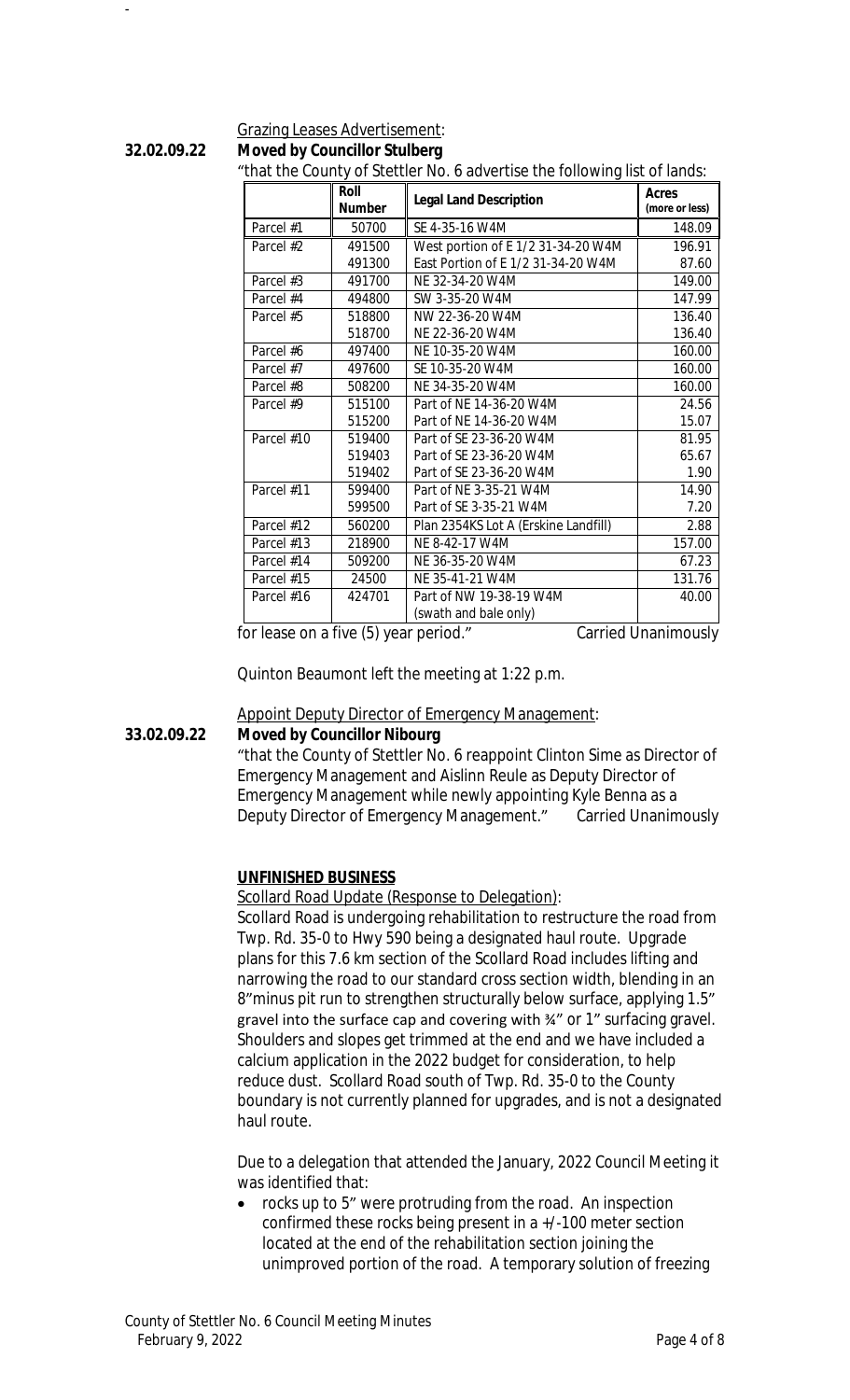in snow mixed with surplus crushing was applied to cover the protruding rocks;

- Dust control costs were reimbursed to a resident; and
- Traffic counts were last completed in 2011 will be scheduled, again, in the spring of 2022.

### **34.02.09.22 Moved by Councillor Grover**

-

"that the County of Stettler No. 6 receive for information the Scollard Road Update (Response to Delegation) item." Carried Unanimously

### Gravel Pit Reclamation:

The County of Stettler has 13 parcels of reclaimed lands that must be approved by a Provincial Inspector before a reclamation certificate may be issued. Reclamation applications and approvals take years to receive, therefore, the County designed our own form with a checklist that we developed from the *Sand and Gravel Act* and submitted one application to Alberta Environment. In proposing an alternate method of ensuring land reclamation is completed to the desired standard, we can reference the "Red Tape Reduction" mandates of the government and offer a solution of certifying qualified municipal employees to perform inspections and submit records or allowing municipalities to utilize the private sector to obtain inspections and submit records.

CAO Cassidy recommends to request meetings/send letters to MLA Members to discuss.

### **35.02.09.22 Moved by Councillor Nibourg**

"that the County of Stettler No. 6 Council write and forward a strongly worded letter regarding Gravel Pit Reclamation to Drumheller-Stettler MLA Nate Horner, Premier Jason Kenny and Minister of Environment and Parks Jason Nixon and carbon copy the Rural Municipalities of Alberta; and work on a resolution to put more pressure on Gravel Pit Reclamation concerns." The Carried Unanimously

#### **36.02.09.22 Moved by Councillor Stuberg**

"that the County of Stettler No. 6 Council direct Administration to setup a meeting with MLA Nate Horner in person to discuss Gravel Pit Reclamation concerns; and reach out to the Minister of Environment and Parks Jason Nixon to notify of the plan to do a resolution regarding Gravel Pit Reclamation." Carried Unanimously

# **AGENDA ITEMS**

None

# **BYLAWS**

Bylaw 1674-22 – Procedural Bylaw:

### **37.02.09.22 Moved by Councillor Grover** "that Bylaw 1674-22, being a County of Stettler No. 6 Procedural Bylaw, be given second reading as amended (amending 2.7.10 by striking out 'one alternate'; 2.8.9.1 to change 'one' to 'two' Councillors; 2.9.2.1 change 'on' to 'one'; and replace all gender and pronouns with gender neutral)." The carried Unanimously carried Unanimously

# **38.02.09.22 Moved by Councillor Stulberg** "that Bylaw 1674-22, being a County of Stettler No. 6 Procedural Bylaw, be given third reading, as amended." Carried Unanimously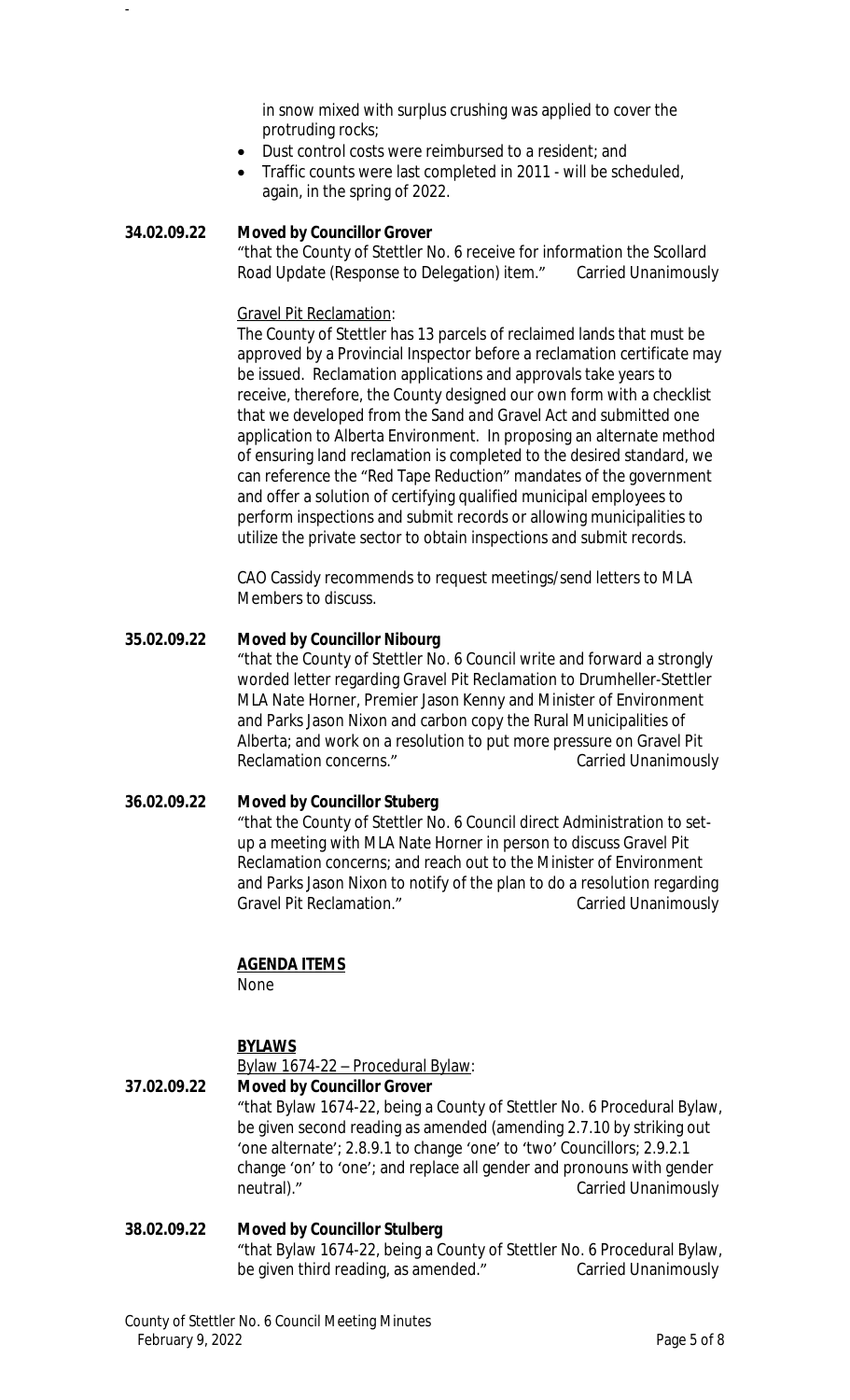Bylaw 1675-22 – General Traffic Bylaw:

**39.02.09.22 Moved by Councillor Gendre**

-

"that Bylaw 1675-22, being a County of Stettler No. 6 General Traffic Bylaw, be given first reading." Carried Unanimously

# **40.02.09.22 Moved by Councillor McKay**

"that Bylaw 1675-22, being a County of Stettler No. 6 General Traffic Bylaw, be given second reading." Carried Unanimously

# **41.02.09.22 Moved by Councillor Stulberg** "that Bylaw 1675-22, being a County of Stettler No. 6 General Traffic Bylaw, be presented for third reading." Carried (Unanimously)

**42.02.09.22 Moved by Councillor Stulberg** "that Bylaw 1675-22, being a County of Stettler No. 6 General Traffic Bylaw, be given third reading." Carried Unanimously

> The meeting recessed at 1:49 p.m. The meeting reconvened at 2:00 p.m.

# **REPORTS**

Chief Administrative Officer's Report:

**43.02.09.22 Moved by Councillor Stulberg** "that the February 9, 2022 Chief Administrative Officer's Report be received for information." Carried Unanimously

Financial Reports:

# **44.02.09.22 Moved by Councillor Gendre**

"that the Payment Register for payments posted between January 1 and 31, 2022; and Bank Reconciliation for the month ended December 31, 2021 (all attached and forming part of these minutes) Reports to be approved as presented." The Carried Unanimously

# Councillor Fee Sheet Reports:

**45.02.09.22 Moved by Councillor Gendre** "that the Councillor Fee Sheet Reports for the month of January, 2022 be received for information." Carried Unanimously

# Councillor Committee Reports:

- 1. Stettler Public Library Board (Stulberg)
- 2. Stetter FCSS Board Meeting (Stulberg)
- 3. RCMP Engagement on Propose Provincial Police (Stulberg)
- 4. Stettler Regional Fire Advisory (McKay)

### **46.02.09.22 Moved by Councillor McKay**

"that the County of Stettler No. 6 Committee Reports for the February 9, 2022 Council Meeting be received for information."

Carried Unanimously

# **CONSENT AGENDA ITEMS**

Letter from SSCA RE: Funding for Recreational Projects at Buffalo Lake:

 To be taken to the next Strategic Planning session. Noted that there needs to be something to be done regarding movement toward Erskine.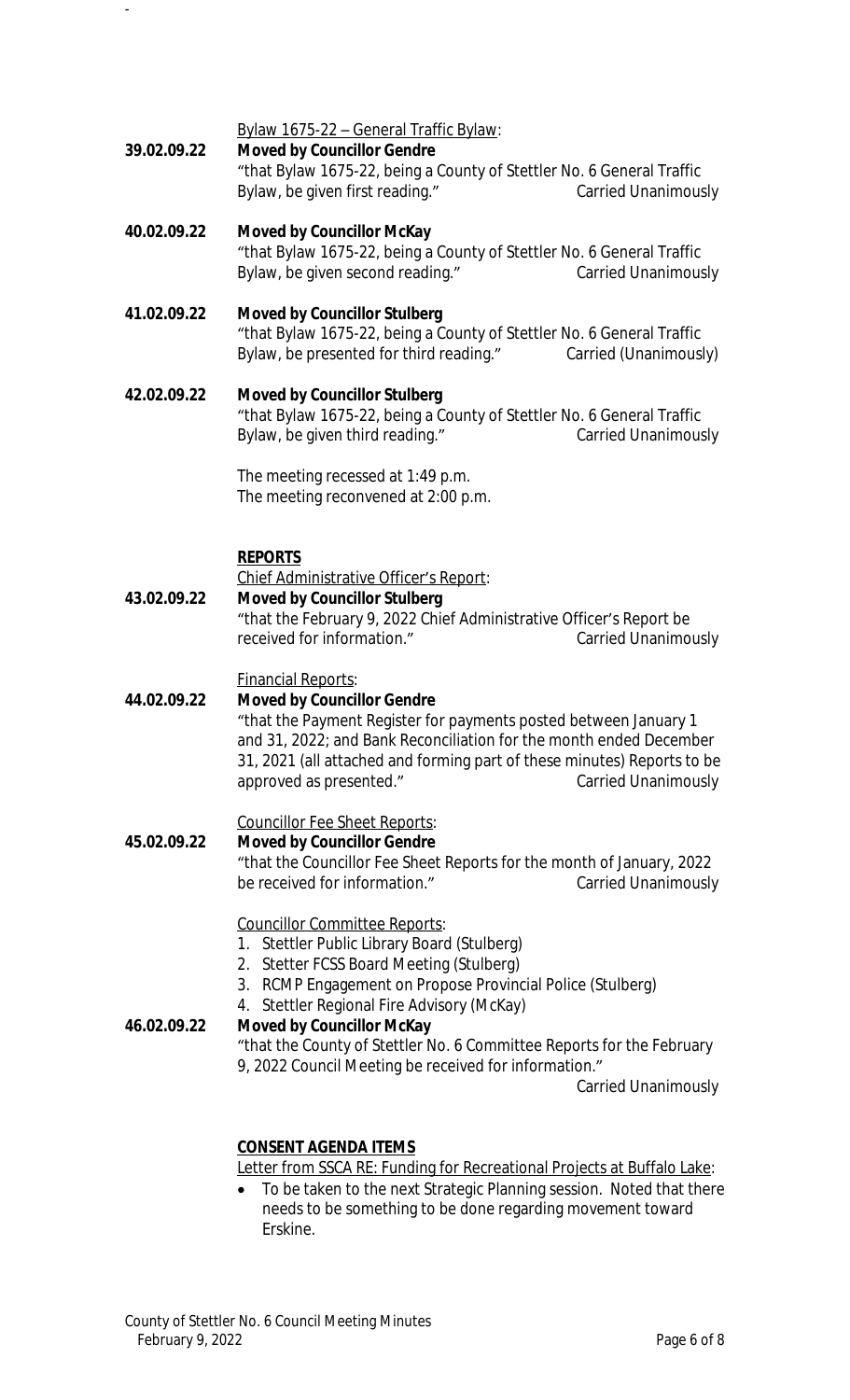- Other Community Associations may be getting together what they feel are their priorities, therefore, cautions making a decision prior to more feedback.
- Noted that waste water should be discussed as well.
- South Shore Municipal Reserve Funds these items should be listed from Scenic Sands Community Association (SSCA) and referred to when reviewing the Buffalo Lake South Shore (BLSS) Reserve Policy.

### **47.02.09.22 Moved by Councillor Stulberg**

-

"that the following County of Stettler No. 6 Consent Agenda Items for the February 9, 2022 Council Meeting be received for information:

- 1. Letter from the Municipality of Crowsnest Pass
	- RE: Letter of Support for City of Cold Lake and Streamlining Foreign Physician Assessments
- 2. Letter from the Municipality of Crowsnest Pass RE: Letter of Support for Fast Tracking Immigrant Nurses for Certification in Alberta
- 3. Letter from the Honourable Nate Horner Minister of Agriculture, Forestry and Rural Economic Development RE: Congratulations on the Recent Municipal Election
- 4. Letter from the Drumheller RCMP
- RE: Q3 Provincial Community Policing Report and Stats 5. Letter from the Stettler RCMP
	- RE: Q3 Provincial Community Policing Report and Stats
- 6. Letter from the Bashaw RCMP
- RE: Q3 Provincial Community Policing Report and Stats 7. Report from RCMP Traffic Services
- RE: RCMP Traffic Report for January 2022
- 8. Letter from SSCA RE: Funding for Recreational Projects at Buffalo Lake."

Carried Unanimously

# **IN-CAMERA SESSION**

# **48.02.09.22 Moved by Councillor Nibourg** "that the County of Stettler No. 6 enter into an in-camera session at 2:18 p.m. to discuss items exempt from disclosure in the *Freedom of Information and Protection of Privacy Act* as: Section 27: Privileged Information RE: Insurance Claim." Carried Unanimously

# **49.02.09.22 Moved by Councillor McKay** "that the County of Stettler No. 6 Council exit out of in-camera at 2:32 p.m." Carried Unanimously

The meeting reconvened.

# **50.02.09.22 Moved by Councillor Stevens**

"that the County of Stettler No. 6 Council instruct Administration to bring back a Legislative Policy regarding routine Road Maintenance for review and debate." The Carried Unanimously

#### **NEXT MEETING**

The next regular Meeting of County of Stettler No. 6 Council will be held on Wednesday, March 9, 2022 at 10:00 a.m.